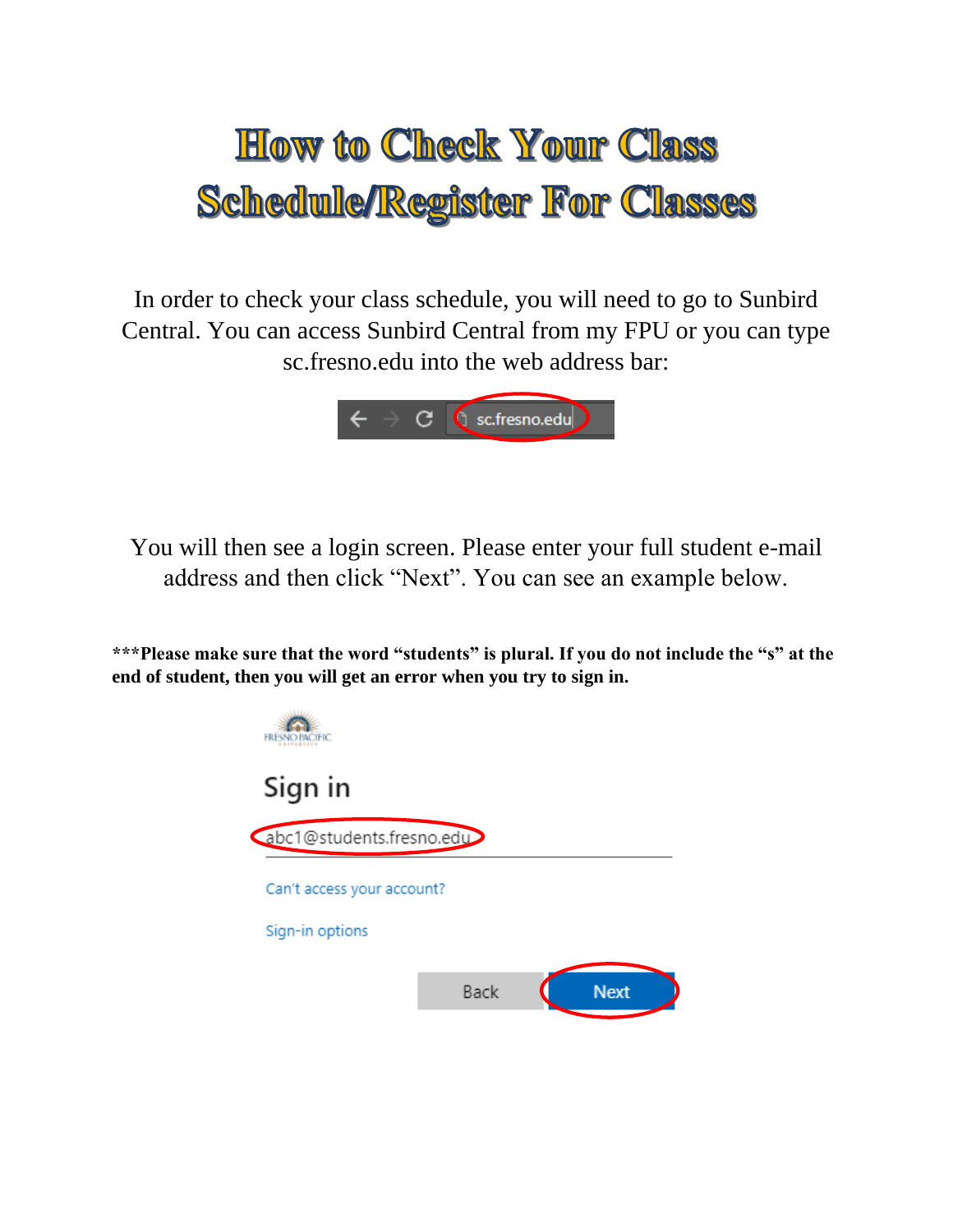Next, you will be taken to the password entry screen. Please make sure to enter in your student e-mail/Moodle password and then click "Sign in."

**\*\*\*Passwords are case sensitive. Please make sure that you do not have your caps lock key on. Additionally, please type in your password carefully if you receive any errors.**



You will then need to use your specified authentication method to get into your account. If you used the authenticator app, you will see the following screen below.

**\*\*\*By checking the box "Don't ask again for 60 days," you will not have to authenticate your account for 60 days when you use the same web browser on the same device.** 

**\*\*\*If you do not have access to one of your authentication methods, please select "Sign in another way" and try to authenticate your account with the other methods you set up previously.** 



abc1@students.fresno.edu

## Approve sign in request

We've sent a notification to your mobile device. Please open the Microsoft Authenticator app to respond.



Don't ask again for 60 days

Having trouble? Sign in another way

More information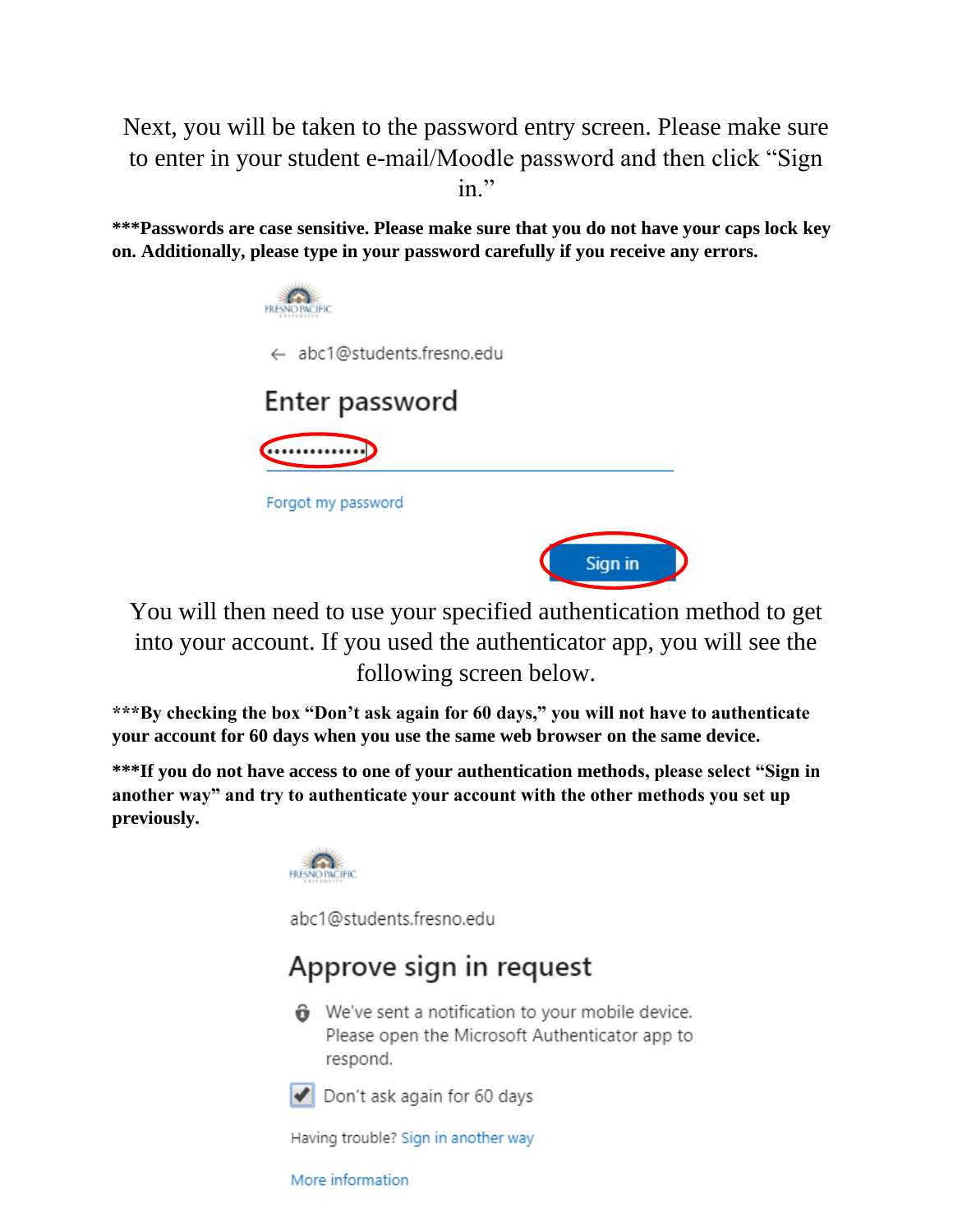Afterwards, you should see the following screen below if you successfully authenticated your account. Feel free to check the box "Don't show this again" and click "Yes":



abc1@students.fresno.edu

## Stay signed in?

Do this to reduce the number of times you are asked to sign in.

Don't show this again



If you have logged in successfully, you should be able to see a page similar to this:

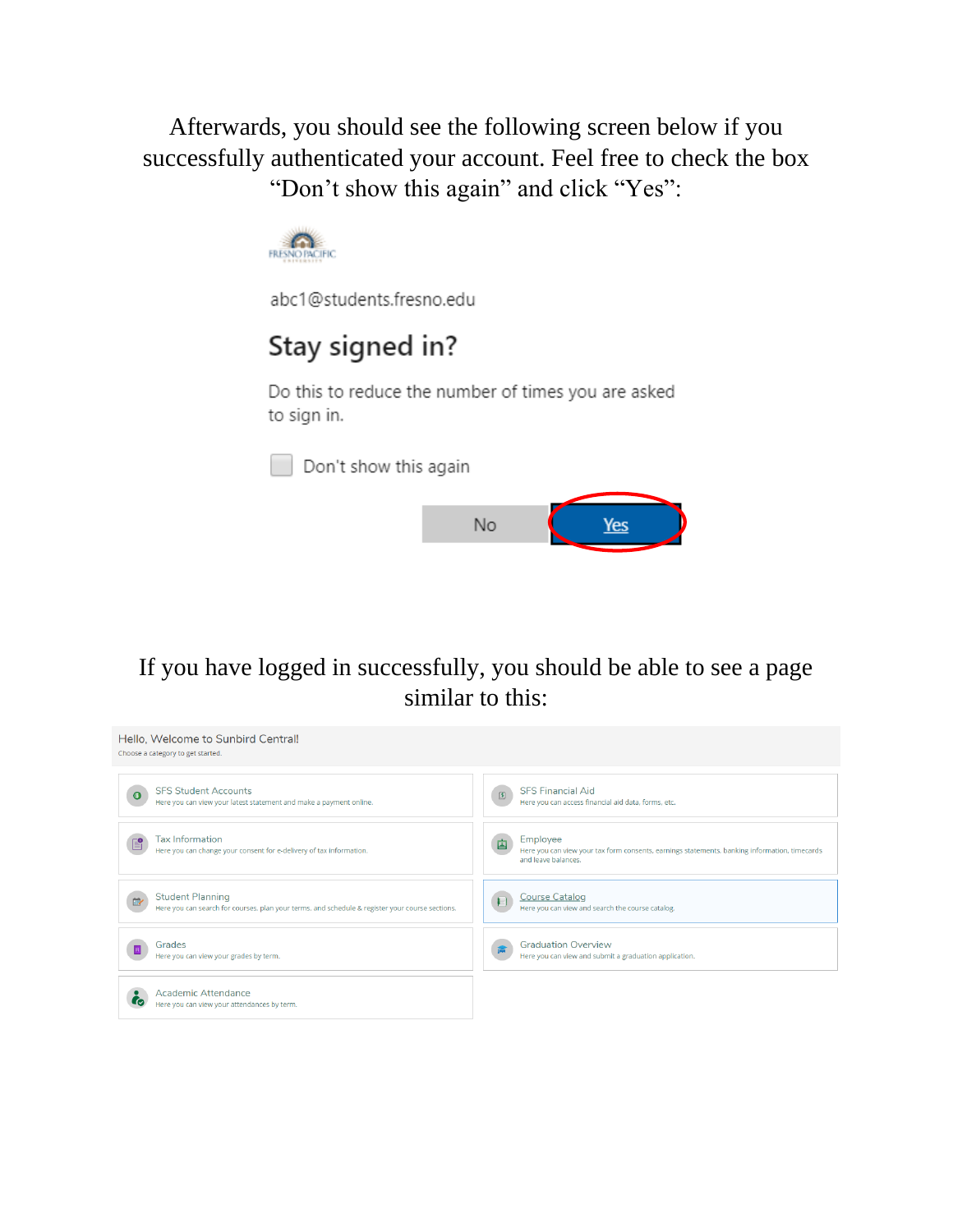Once you are logged in, click on the "User Options" on the left side of the screen:



Next, click on "Emergency Information":



After that, click on "Add New Contact":

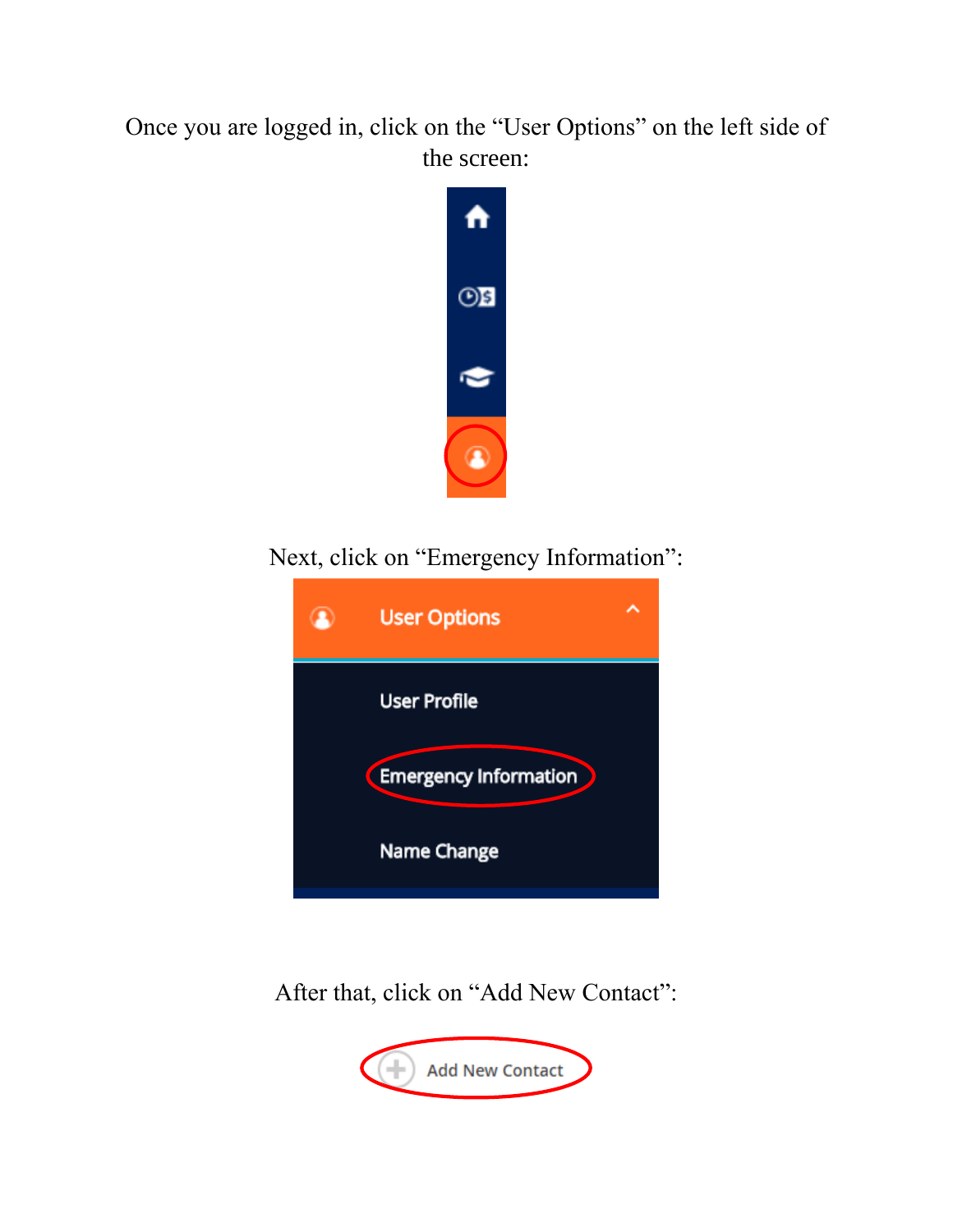### Fill out the Emergency Contact Information and then click "Add Contact":

| <b>Emergency Contact Information</b> |  |
|--------------------------------------|--|
| Name *                               |  |
| Name                                 |  |
| Relationship                         |  |
| Relationship                         |  |
| Phones (Enter at least one) *-       |  |
| Daytime Phone                        |  |
| Daytime Phone                        |  |
| <b>Evening Phone</b>                 |  |
| Evening Phone                        |  |
| Other Phone                          |  |
| Other Phone                          |  |
| <b>Add Contact</b><br>Cancel         |  |

You will then see the following notice on the top of the screen. Please click "Confirm:"

| <b>Not Confirmed</b><br>I confirm that this information is accurate and current as of today. |  |
|----------------------------------------------------------------------------------------------|--|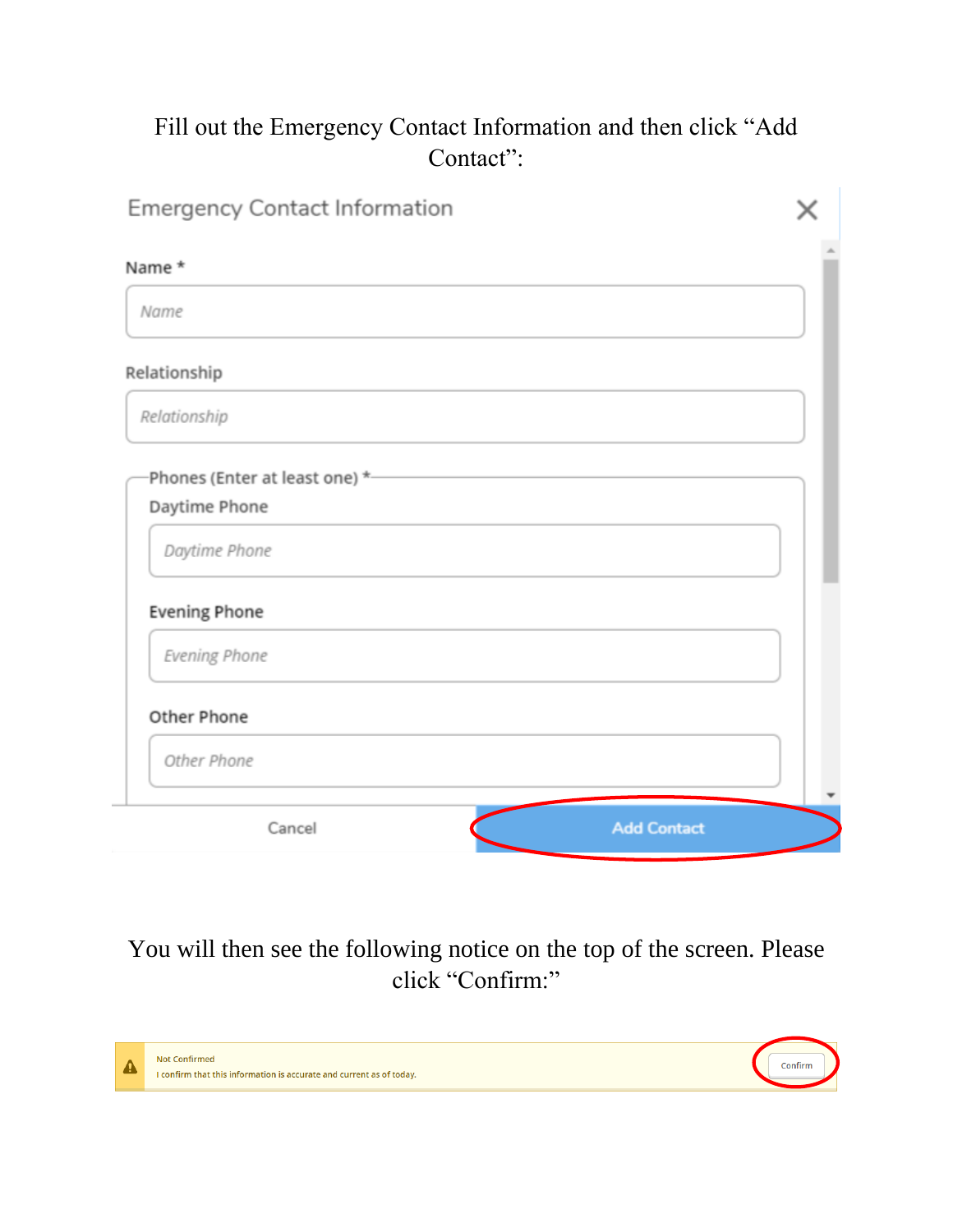Once you have confirmed your emergency contact information, click on the "home" button on the left side:



Next, click on the "Student Planning" section:



#### After that, click on the "Go to Plan & Schedule" hyperlink:

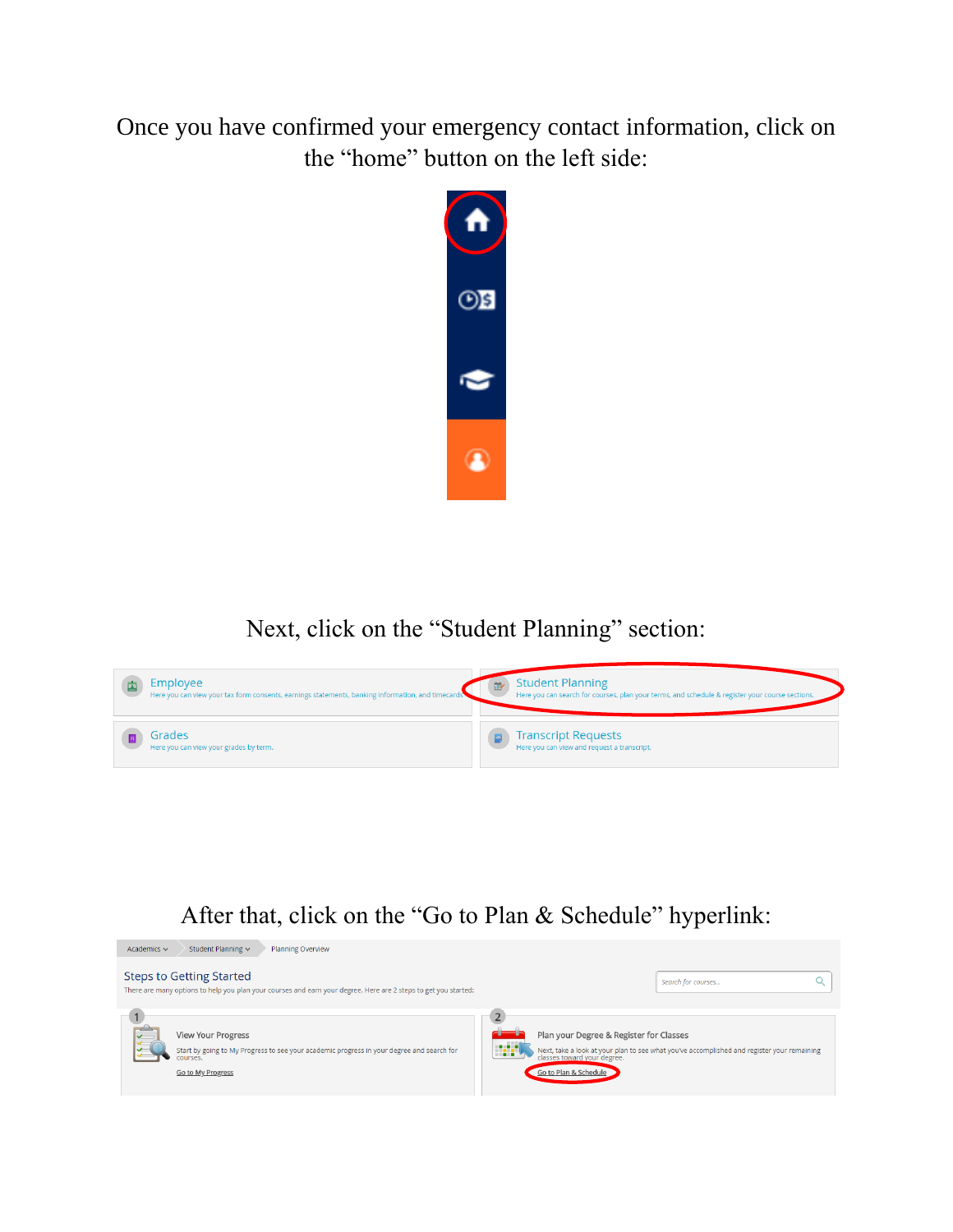This will take you to a page with your school schedule. Make sure that you have the appropriate semester selected. If the semester is incorrect, click on the following arrows:



If you are still unable to see the correct semester, click on the + button:



From there, select the appropriate semester and then click "add term":

## Add a Term to Your Plan

Please select a term to be added to your plan:

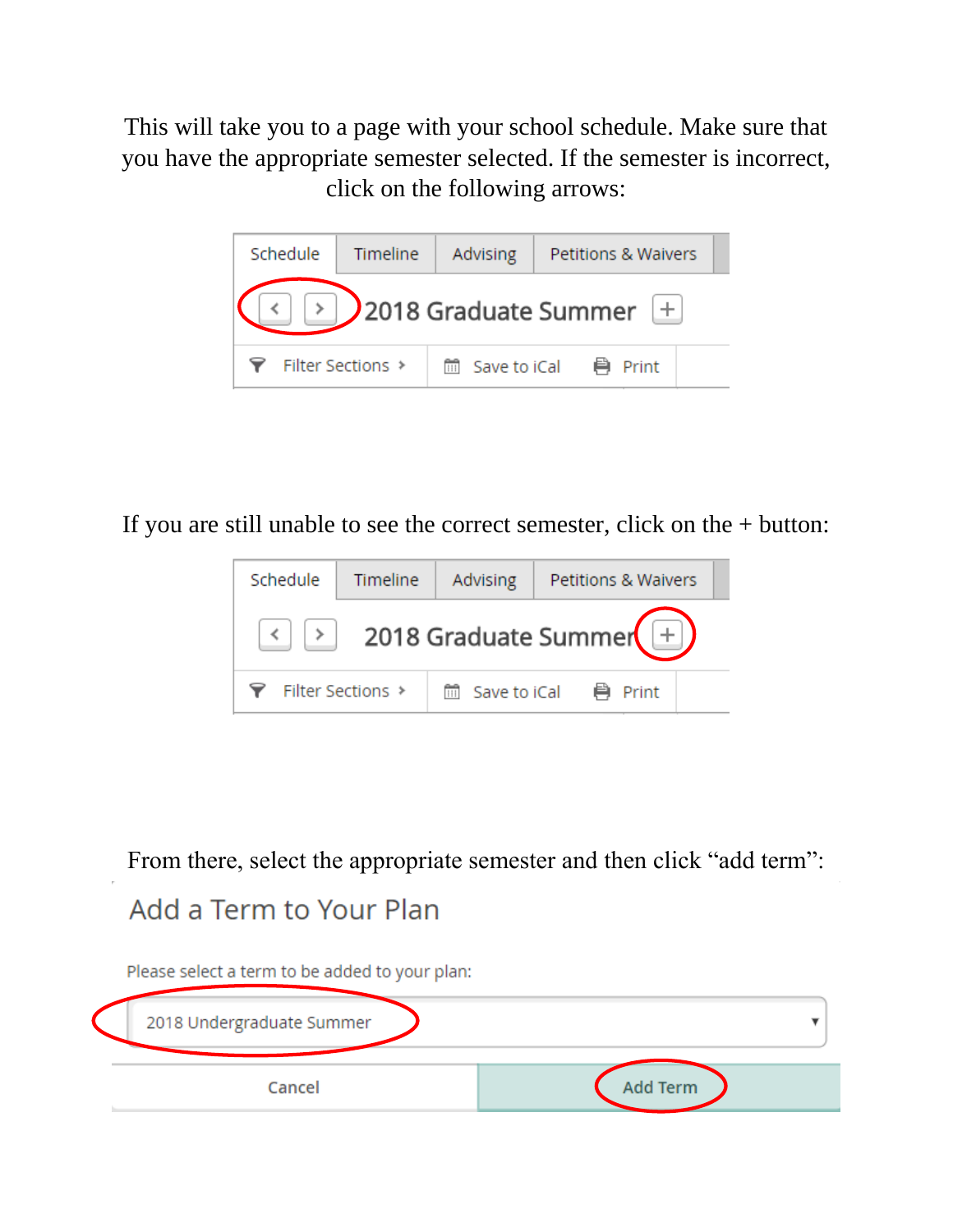This will then take you to your class schedule:

**\*\*\*If you see a blank calendar, you may need to scroll up or down to see the classes listed. Otherwise, you will need to add the classes to your schedule or talk to your advisor.** 

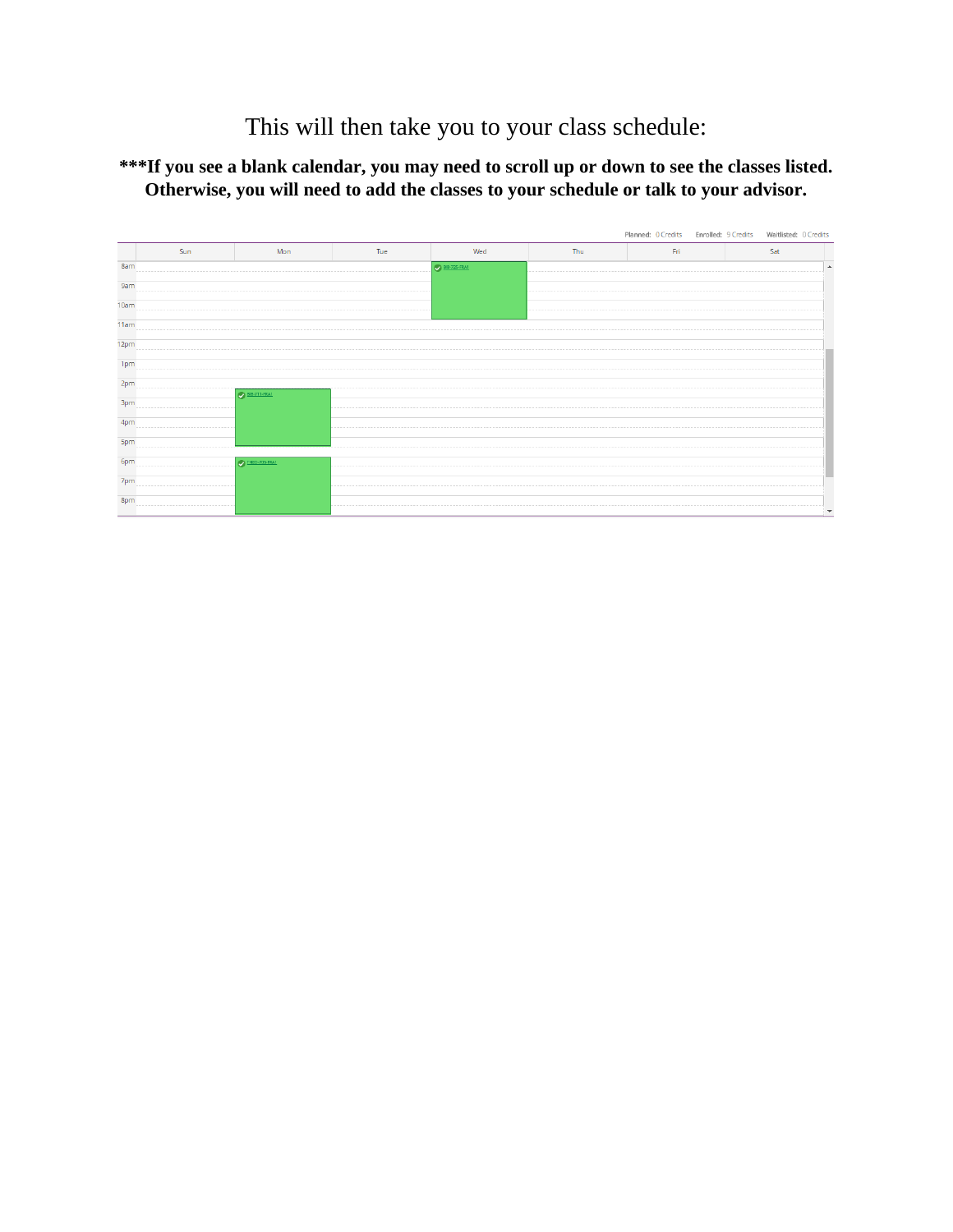

If you are still on the class schedule page, you need to add the classes to your schedule first. In the "Search for courses" bar, type in the class name or course ID and hit enter:



Search until you find the correct class. Once you have found it, click on the "View Available Sections for …" button:

| <b>THEO-730 Discipleship and Ethics (2 to 3 Credits)</b> |                                                                                                                 |  |  |  |  |  |
|----------------------------------------------------------|-----------------------------------------------------------------------------------------------------------------|--|--|--|--|--|
|                                                          | A study of the biblical and theological basis for following Jesus and<br>scripture in making ethical decisions. |  |  |  |  |  |
| Requisites:                                              | BIB 720, BIB 725 - Must be completed prior to tak                                                               |  |  |  |  |  |
| Locations:                                               | Main Fresno Campus, Online Course                                                                               |  |  |  |  |  |
| Offered:                                                 | Fall & Spring Semesters, Every Year                                                                             |  |  |  |  |  |
|                                                          | <b>View Available Sections for THEO-730</b>                                                                     |  |  |  |  |  |

Next, find the correct section. Make sure you double check the time and dates. If it is the correct one, then click "Add Section to Schedule":

| <b>Discipleship and Ethics FRA1</b> |                                             |                               | Add Section to Schedule |
|-------------------------------------|---------------------------------------------|-------------------------------|-------------------------|
| Seats                               | Times                                       | Locations                     | Instructors             |
| 24                                  | W 2:00 PM - 5:00 PM<br>1/10/2019 - 5/3/2019 | Main Fresno Campus<br>Lecture | Mark Baker              |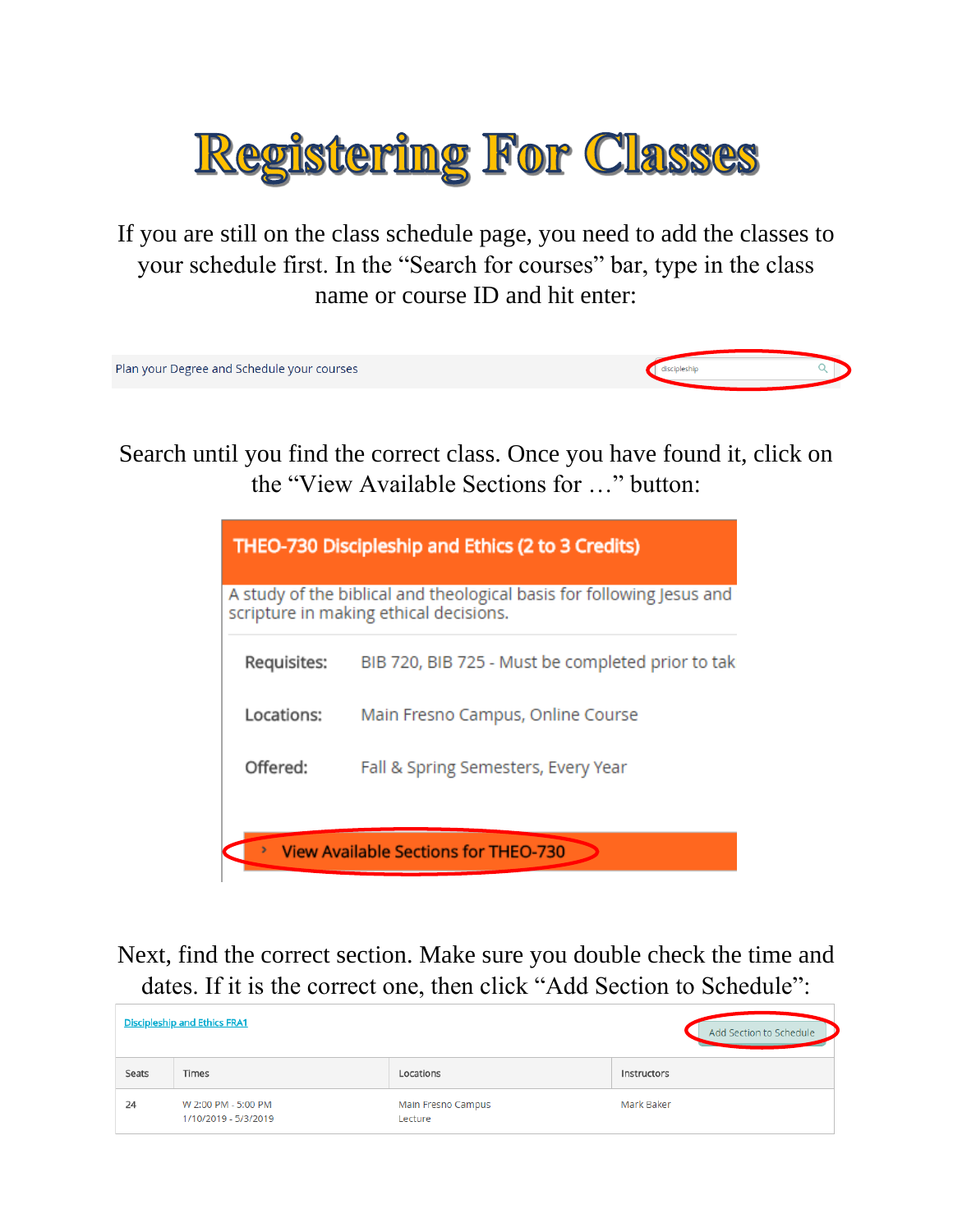You will then see the Section Details display. Make sure that the appropriate number of credits and grading options are selected. Next, click "Add Section:"



Repeat this process for any other courses you need to add. Once you are done, click on "Back to Plan & Schedule":